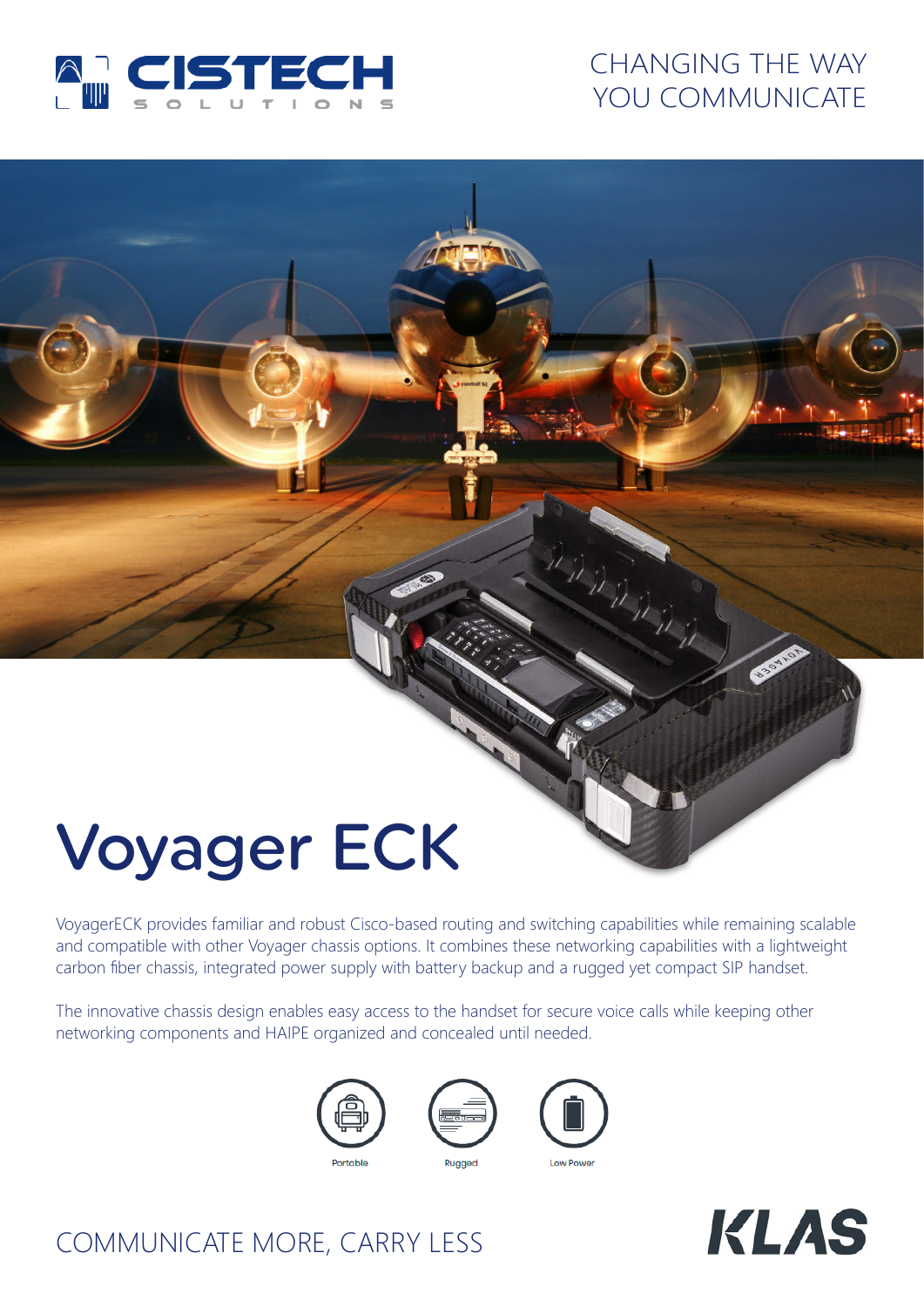



VoSIP handset and power switch accessible through side door



Black-side door provides access to 5915 ESR ports and Wi-Fi/cellular dongle



KG-250X or KG-250XS and five additional red-side data ports accessible through red-side access door



# COMMUNICATE MORE, CARRY LESS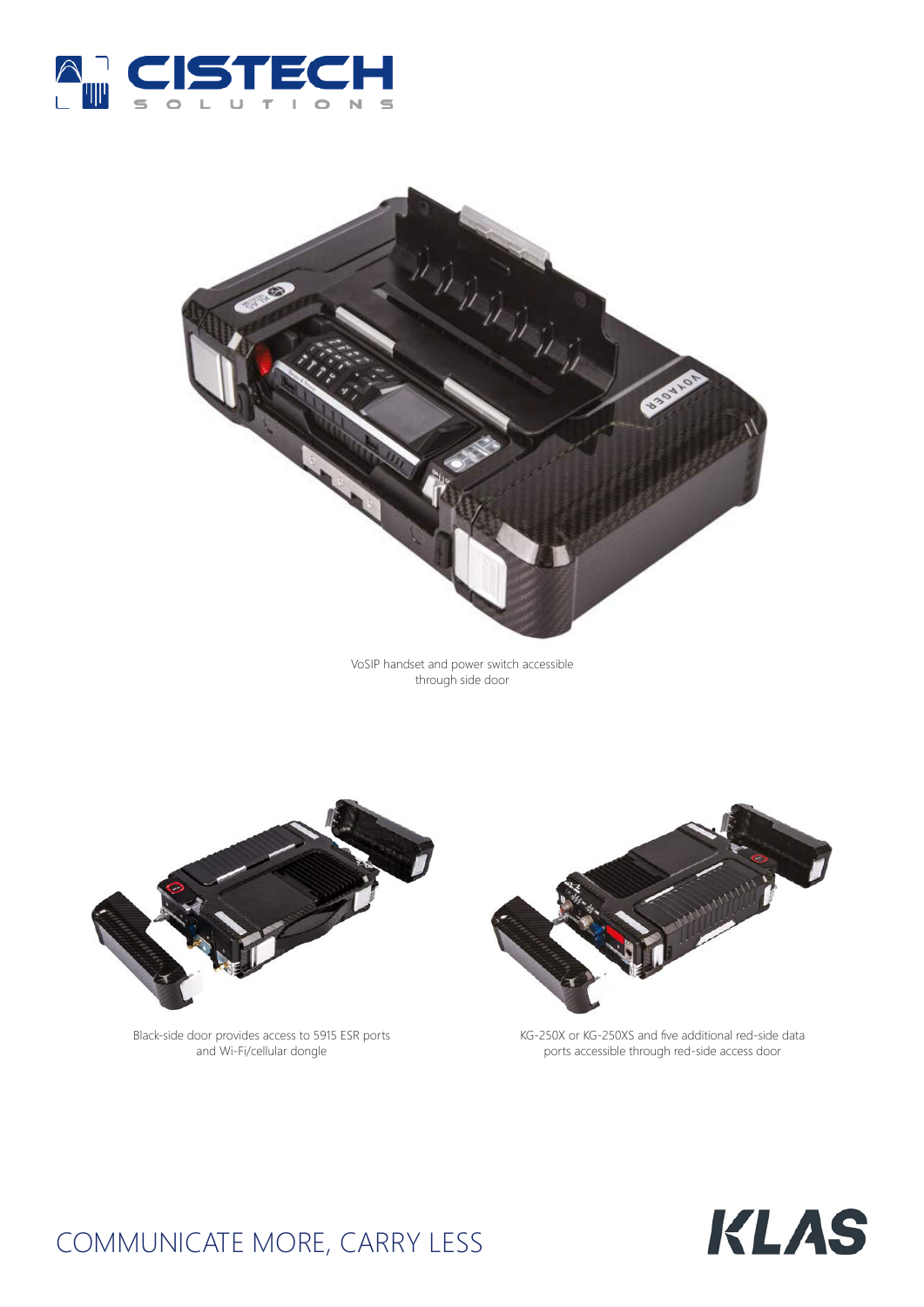

### Voyager m-Series Modules

The VoyagerECK is based on Voyager m-Series modules so that it remains compatible with the rest of the Voyager baseband product line. Voyager products are designed to provide scalable network communications from a single user to a headquarters or command post installation using common modules wherever possible.

Prior to the introduction of Voyager m-Series modules, this sometimes meant that elements of a solution had more features and port density than required. Voyager m-Series modules allow increased customization of features in baseband packages without a corresponding increase in system size. These smaller modules also enable use of advanced Voyager networking capabilities on deployment platforms where larger Voyager modules are less practical.

Rather than designing a new form factor, Klas Telecom created modules that are half the height of the existing Voyager modules and designed them to slide in and out of the VoyagerECK. When removed from VoyagerECK, the Voyager m-Series modules can be combined for use with other chassis in the Voyager product range, such as Voyager 1, 2, 8 and VoyagerExpress.



VoyagerESm (red side) and VoyagerERm (black side) modules are removable from VoyagerECK chassis



VoyagerERm module based on Cisco 5915 ESR and Cradlepoint IBR600



VoyagerESm module based on Klas Layer 3 switch used in VoyagerESR



VoyagerERm and VoyagerESm can be combined to create a VoyagerESR module compatible with existing Voyager 1 , 2, 8 & Express chassis



VoyagerESR



# COMMUNICATE MORE, CARRY LESS